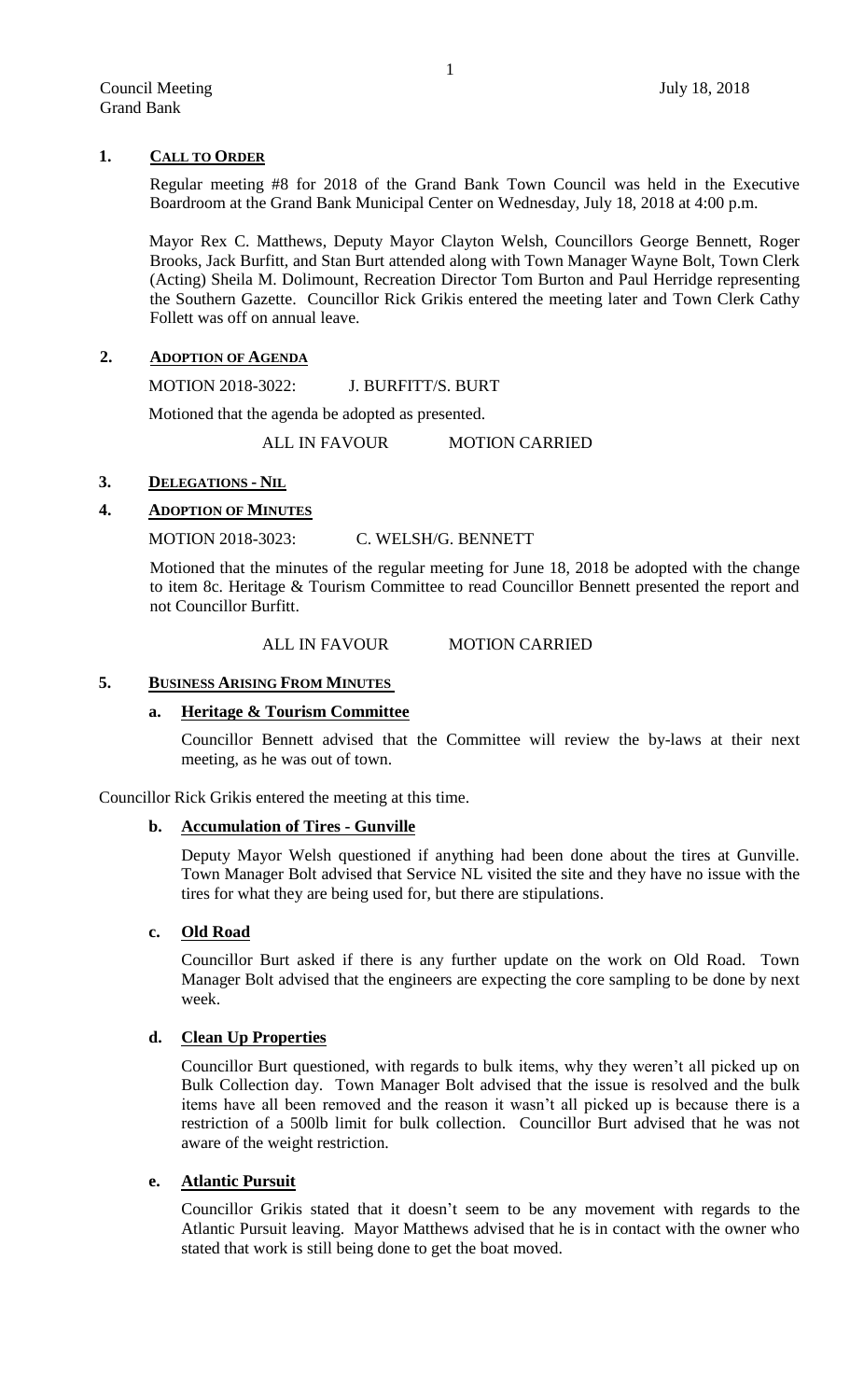# **f. Heather Godri**

Councillor Burt questioned if the garbage had been removed from Mollier's Woods Road. Town Manager Bolt advised that most of the garbage in the area is trees and is biodegradable.

# **g. Richard Kelly**

Councillor Burfitt questioned if the matter has been dealt with in regards to Mr. Kelly's complaint of water issues on his property. Mayor Matthews advised that this matter is being dealt with through the Town's Lawyer.

# **h. Salvation Army Officers**

Mayor Matthews advised that the new officers are here and hopes that everyone takes the opportunity to meet them. He also stated that the Anglican Church as a new clergy member here for the summer.

## **6. INCOMING CORRESPONDENCE FOR ACTION**

# **a. Richard Kelly**

Received an email requesting information regarding water issues on his land.

# **b. Provincial Seamen's Museum**

Received an invitation to attend their open house on Friday, July  $27<sup>th</sup>$  from 10:30 a.m. to 12:00 p.m. It was agreed to promote this event by sending it out on email and on the Town's Facebook.

## **c. Newfoundland and Labrador Environmental Industry Association**

Received an email with information on new grants.

## **7. INCOMING CORRESPONDENCE FOR INFORMATION**

## **a. Hon. Judy M. Foote, P.C., O.N.L.**

Received a thank you letter from Hon. Judy M. Foote for attending her Installation Ceremony as the 14<sup>th</sup> Lieutenant Governor of Newfoundland and Labrador.

# **b. NL Power**

Received a letter advising they have applied to replace all current street lights with LED lighting.

# **c. Department of Municipal Affairs**

- \* Received letter announcing the new application process for Special Assistance Grants.
- \* Received a letter accepting the tender submitted by Bluebird Investments Ltd., for the Municipal Garage Upgrades.

## **d. Memorial University**

Received a thank you letter for the town's ongoing efforts to enhance and improve the awareness of our local community.

# **e. Wooden Boat**

Received information package on the  $11<sup>th</sup>$  Annual Wooden Boat Conference in Twillingate.

# **f. Rose, Elaine**

Received a copy of an email from Elaine Rose advising of issues with her compost garbage being taken out of her garbage bin and not being picked up.

## **g. Thank you card**

Received a thank you card from the Baker/Andrews family.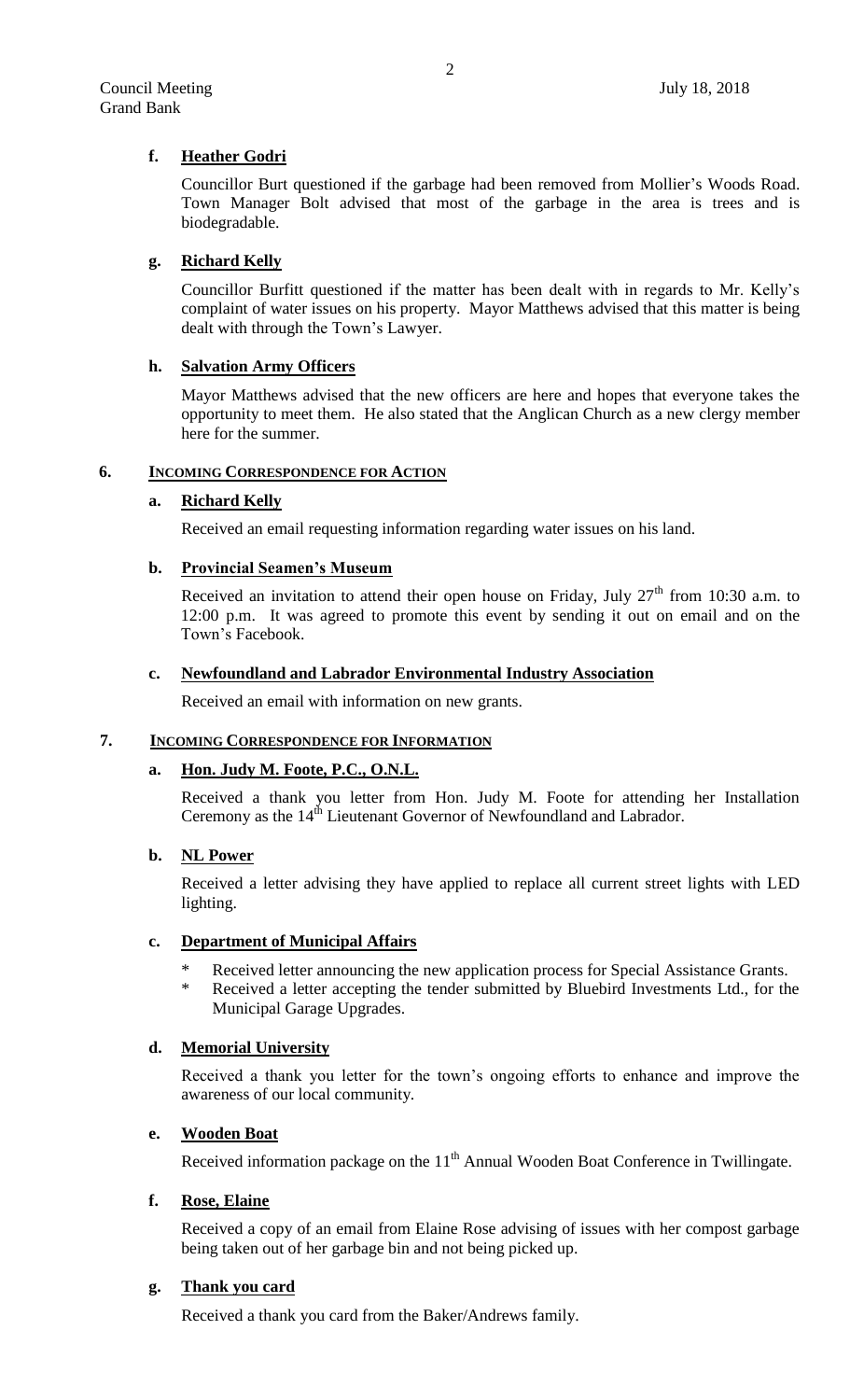## **h. Thank you card**

Received a thank you card from the United Towns Minor Hockey Association for allowing them to use our Boardroom for their monthly meetings.

#### **i. Thank you card**

Received a thank you card from the Girl Guides for taking them to Hon. Judy Foote's Installation Ceremony.

## **8. COMMITTEE REPORTS**

#### **a. Finance Committee**

Deputy Mayor Welsh, Committee Member, presented a written report of a meeting the Committee held on July 12, 2018.

MOTION 2018-3024: C. WELSH/R. GRIKIS

Motioned that the Finance Committee report of July 12, 2018 be accepted as presented.

ALL IN FAVOUR MOTION CARRIED

MOTION 2018-3025: C. WELSH/R. GRIKIS

Be it resolved that The Town of Grand Bank, pursuant to the *Municipalities Act, 1999*, SNL 1999, c. M-24, as amended, offer for sale, by public auction for arrears of taxes, the properties described below:

| 19 College Street, Grand Bank | 19 Main Street, Grand Bank |
|-------------------------------|----------------------------|
| 65 Marine Drive, Grand Bank   | 2 Ralph Street, Grand Bank |

Further be it resolved that the above-noted properties will be offered for sale by public auction at 2:00 p.m. on Monday, the  $6<sup>th</sup>$  day of August, 2018, in the Tessier Room at the Grand Bank Municipal Center, Town Office, 56 Main Street, Grand Bank, Newfoundland and Labrador. These properties are being sold on an "as is, where is" basis, and the Town does not make any representations or warranties as to the condition of, or title to, the properties. The purchaser is responsible for conducting any searches he or she deems necessary. The purchaser accepts the property description the municipality has in its possession. The purchaser shall bear the costs and responsibility of obtaining his or her own survey, if required. Also that the Mayor, Town Manger and Town Clerk get together to discuss the Town putting a bid in on 19 Main Street.

ALL IN FAVOUR MOTION CARRIED

MOTION 2018-3026: C. WELSH/R. GRIKIS

Be it resolved that The Town of Grand Bank, authorize the Town Clerk/Town Manager/Office Administrator/Mayor/Deputy Mayor/Councillor to borrow on behalf of the Town from the Bank of Nova Scotia from time to time by way of promissory note a sum or sums not exceeding at any one time Twenty Thousand (\$20,000) to meet until the taxes are collected, current expenditures of the Corporation for the year 2018.

ALL IN FAVOUR MOTION CARRIED

## **b. Development Committee**

Deputy Mayor Welsh, Committee Chairperson, presented a written report of a meeting the Committee held on July 12, 2018.

MOTION 2018-3027: C. WELSH/J. BURFITT

Motioned that the Development Committee report of July 12, 2018 be accepted as presented.

ALL IN FAVOUR MOTION CARRIED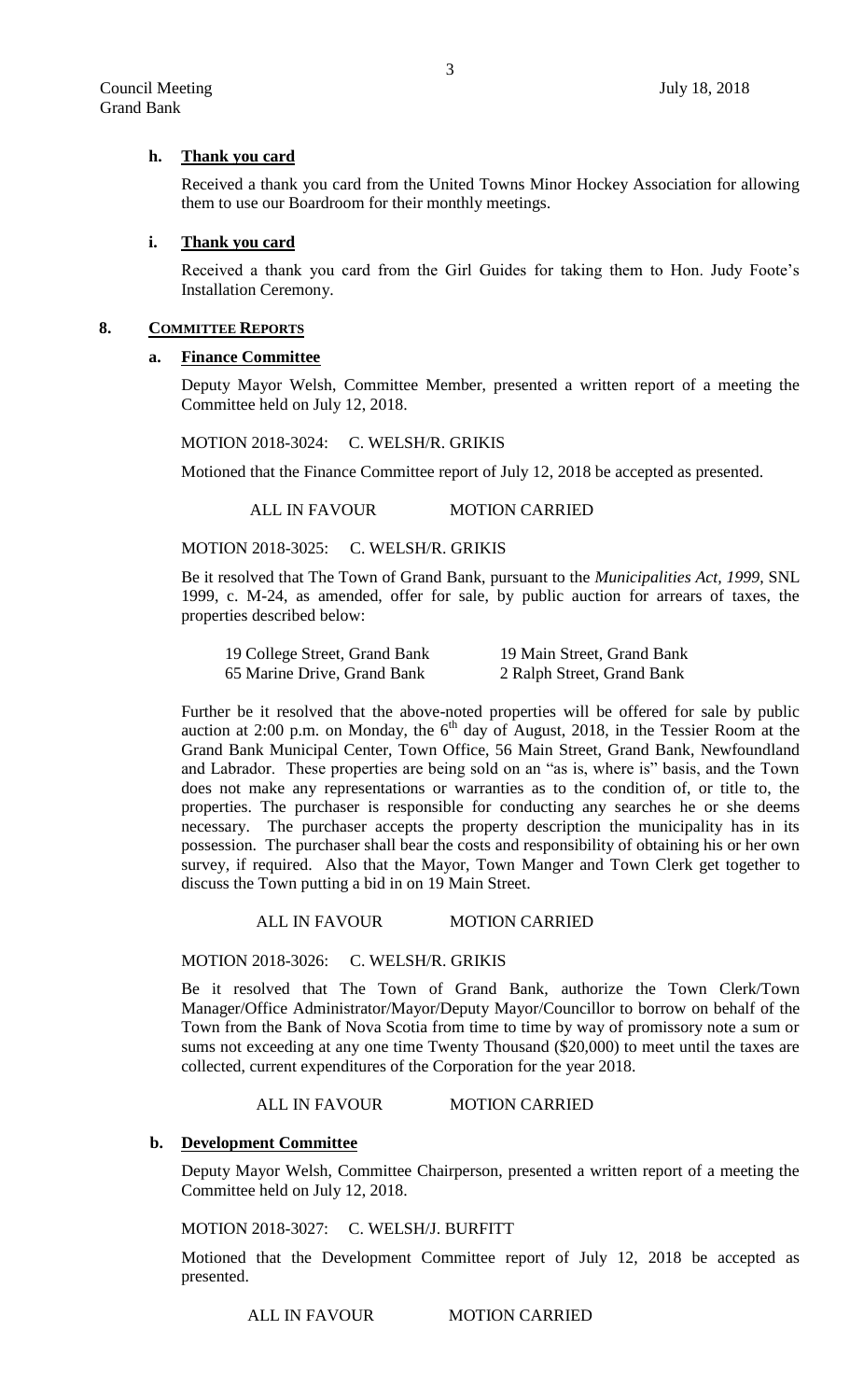## **9. OLD BUSINESS**

## **a. Downtown Re-Development Update**

Town Manager Bolt advised the tenders should be ready by Friday of this week or Monday of next week to go out and hopefully within 2 weeks the bids will be in and approved.

#### **b. Meeting with Government Ministers**

Mayor Matthews advised that a request in gone into meet with Minister Andrew Parsons and Minister Jerry Byrne to discuss a number of items.

#### **c. Storm Preparation**

Mayor Matthews stated that our staff was way ahead of the game in being prepared for the tropical storm we were reported to get, but we didn't get the weather, however everything was ready to go. Council commends the Town Manager and outside staff for being well prepared. Councillor Burt inquired about using the AMEC system as suggested earlier in the year. Mayor Matthews advised it would cost \$400 a month to use the system however he did suggest it at MNL Symposium that they look into getting it for the use of all communities. It was agreed that the Town would follow up on this.

## **d. Municipal Garage Update**

Town Manager Bolt advised that Bluebird Construction is hoping to be here the first week of August. They have materials already ordered for the project. He suggested they will be looking for local workers.

## **e. Nature Trail Update**

Recreation Director Burton advised that the maintenance workers have worked up at the Nature Trail for 3½ days and so far they have cut out a number of areas. The next job to be worked on will be the trenching of a couple of areas. Councillor Grikis questioned what will happen to the brush that they removed, Recreation Burton advised that it is already taken care of.

## 10. **NEW BUSINESS**

## **a. Samuel J. Harris Building (Seaking Building)**

Mayor Matthews advised that the Seaking Building is in a very dilapidated condition and that he contacted the Town's lawyer to get some direction on what needs to be done to the overall building. Town Manager Bolt stated that if the building comes down, we will have more room for other buildings to go up. There were some concerns with regards to the theatre portion of the building and hoping to keep that intact.

#### MOTION 2018-3028: J. BURFITT/G. BENNETT

Motioned that due to safety concerns for both pedestrian and vehicular traffic, and the high risk the building may collapse or be a hazard and cause injury to persons and damage to property in its vicinity that the Town take appropriate action to have the Seaking Building demolished with the possibility, if possible, of saving the current Theatre section, and that the demolition be carried out in a timely manner with safety being of the upmost importance.

## ALL IN FAVOUR MOTION CARRIED

#### **b. Clearwater/Surf Clam Update**

Mayor Matthews advised Town Manager Bolt and himself had a conference call last week with Clearwater and they have advised that everything is pretty quiet right now regarding the quota cuts, however, they are continuing to harvest the Surf Clams until the quota is caught, once the quota is caught then they may have to close the plants and tie up the boats.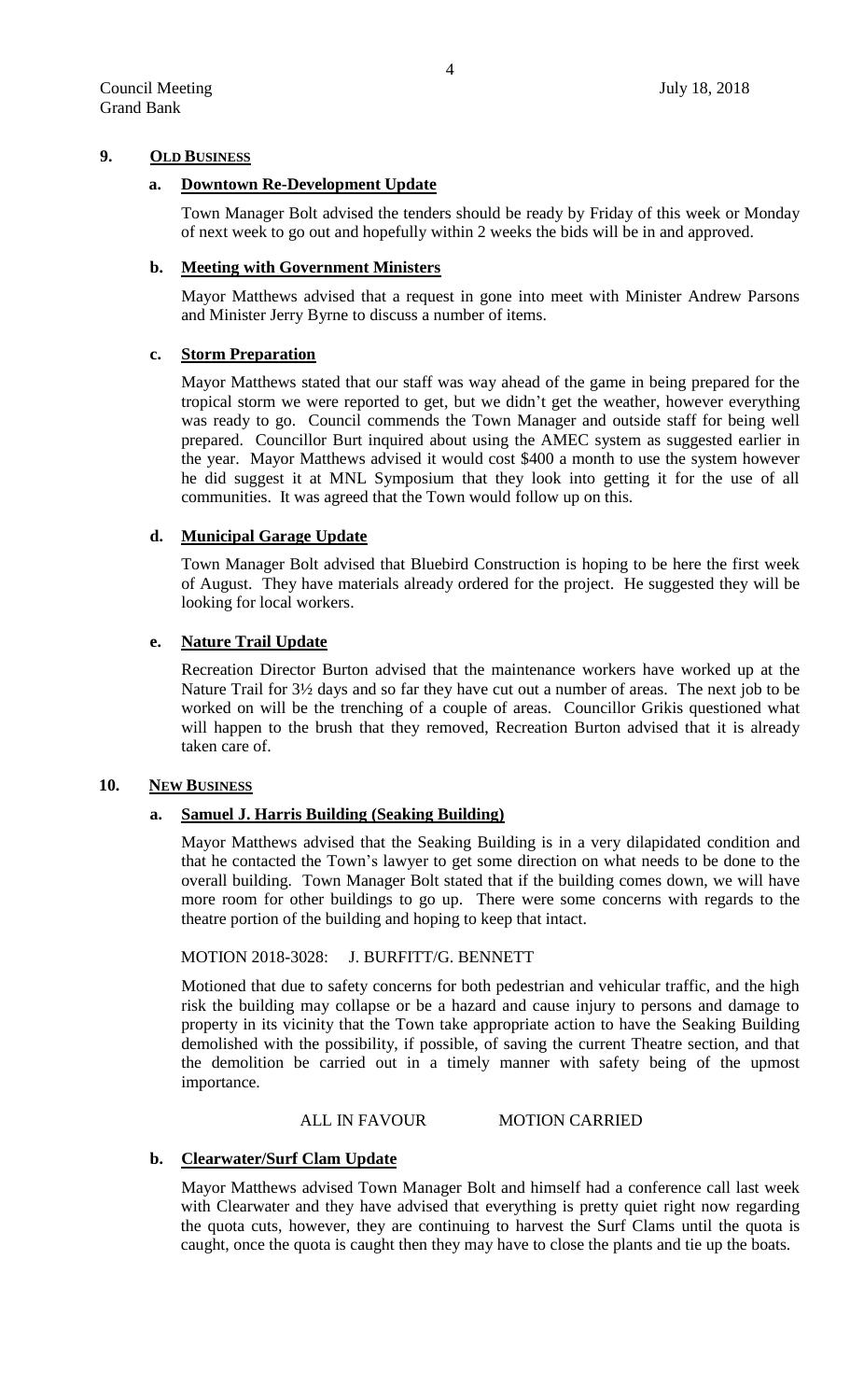#### MOTION 2018-3029: S. BURT/R. GRIKIS

Motioned that the Town write the new minister of Fisheries and Oceans asking that he review the file on the Arctic Surf Clam quota cuts and see if it can be reversed.

#### ALL IN FAVOUR MOTION CARRIED

#### **c. Transfer of Federal Land re Downtown Re-Development**

Town Manager Bolt advised that the Town was contact by Kristopher Viens, the Real Estate Advisor for the Real Estate Services of the Public Services and Procurement Office of the Federal Government, advising that they have two parcels of land located within the Town, in surplus, and they will be disposing of them in the near future.

#### MOTION 2018-3030: S. BURT/C. WELSH

Motioned that Town Manager Bolt, on behalf of the Town, proceed with the acquisition of the two parcels of land that the Federal Government has in surplus.

ALL IN FAVOUR MOTION CARRIED

## **d. Recreation Programming**

Mayor Matthews stated he wanted to send a bouquet out to Recreation Director Burton and Town Manager Bolt for the outstanding job being done with regards to number of activities in our community. Deputy Mayor Welsh feels the numbers are down for minor soccer versus other programs. It was agreed that there may need to be more promoting required.

### **e. Pool Stats – 2016 versus 2018**

Matthews advised that there is a lot of positive feedback coming from the pool and that the stats are showing this, for example, the number of people in public swim from 2016 to 2018 have doubled.

#### **f. Summer Festival**

Mayor Matthews advised that the Seniors Supper is starting at 6:30 p.m. on July 23, 2018 at the Lions Club and they would like everyone to come along to help serve as the Summer Festival Committee is a very small group.

#### **g. Council/Staff BBQ**

Mayor Matthews advised that the Council/Staff BBQ is planned for Thursday, July  $26<sup>th</sup>$ beginning at 6:00 p.m. at Sheila and Bob's cabin.

#### 11. **COUNCILLORS FORUM**

#### **a. Summer Festival**

Councillor Bennett advised that the Summer Festival Breakfast is on August  $4<sup>th</sup>$  and the Committee would like as much help as possible. It was agreed to send an email to all Councillors.

#### **b. Mariners Memorial & Garden Party**

Councillor Bennett advised that the Mariners Memorial Service will be held on Sunday, July  $29<sup>th</sup>$  at 2:00 p.m. and the Annual Garden Party will be taking place on Tuesday, July  $31<sup>st</sup>$  starting at 11:00 a.m.

## **c. Harbour Authority**

Deputy Mayor Welsh wondered if there was any information discussed regarding the next phase of the wharf at the Harbour Authority meeting. It was advised that no information was given.